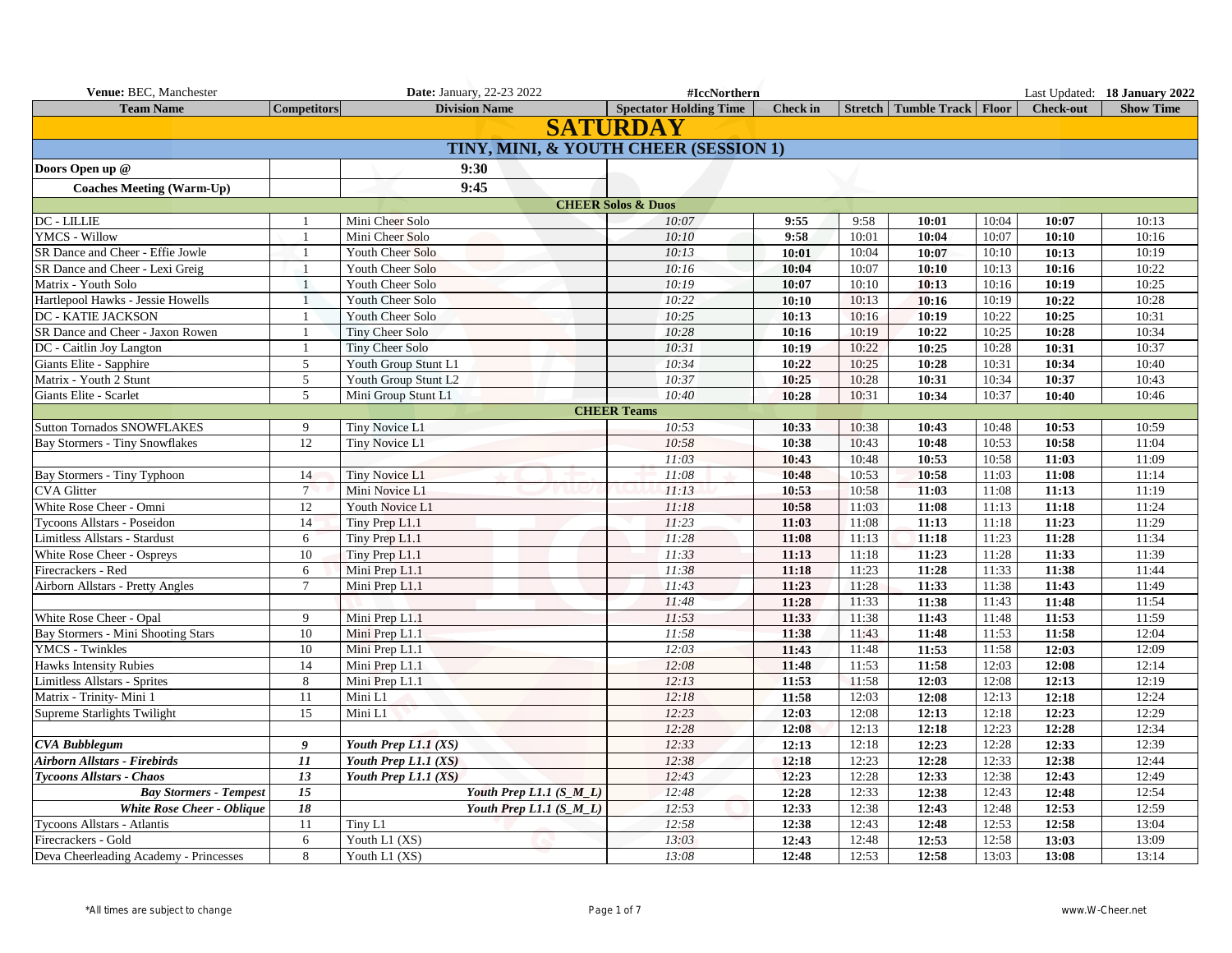| Venue: BEC, Manchester                              |                                | <b>Date: January, 22-23 2022</b>       |                        | #IccNorthern                                          |                 |                |                                       |                |                  | Last Updated: 18 January 2022 |
|-----------------------------------------------------|--------------------------------|----------------------------------------|------------------------|-------------------------------------------------------|-----------------|----------------|---------------------------------------|----------------|------------------|-------------------------------|
| <b>Team Name</b>                                    | <b>Competitors</b>             | <b>Division Name</b>                   |                        | <b>Spectator Holding Time</b>                         | <b>Check in</b> |                | <b>Stretch   Tumble Track   Floor</b> |                | <b>Check-out</b> | <b>Show Time</b>              |
| <b>BLACK DIAMONDS - Youth Opal</b>                  | 9                              | Youth L1 (XS)                          |                        | 13:13                                                 | 12:53           | 12:58          | 13:03                                 | 13:08          | 13:13            | 13:19                         |
| <b>Sutton Tornados RAIN</b>                         | 13                             | Youth L1 (XS)                          |                        | 13:18                                                 | 12:58           | 13:03          | 13:08                                 | 13:13          | 13:18            | 13:24                         |
| Limitless Allstars - Flares                         | 12                             | Youth L1 (XS)                          |                        | 13:23                                                 | 13:03           | 13:08          | 13:13                                 | 13:18          | 13:23            | 13:29                         |
| Matrix - Zion- Youth 1                              | 16                             |                                        | Youth $LI(S_ML)$       | 13:28                                                 | 13:08           | 13:13          | 13:18                                 | 13:23          | 13:28            | 13:34                         |
| <b>DC - XPLOSION</b>                                | 16                             |                                        | Youth $LI(S_ML)$       | 13:33                                                 | 13:13           | 13:18          | 13:23                                 | 13:28          | 13:33            | 13:39                         |
| <b>White Rose Cheer - Odyssey</b>                   | 17                             |                                        | Youth $LI(S_ML)$       | 13:38                                                 | 13:18           | 13:23          | 13:28                                 | 13:33          | 13:38            | 13:44                         |
| <b>Supreme Starlights Galaxies</b>                  | 18                             |                                        | Youth $LI(S_M_L)$      | 13:43                                                 | 13:23           | 13:28          | 13:33                                 | 13:38          | 13:43            | 13:49                         |
| <b>Bay Stormers - Eclipse</b>                       | 20                             |                                        | Youth $LI(S_M_L)$      | 13:48                                                 | 13:28           | 13:33          | 13:38                                 | 13:43          | 13:48            | 13:54                         |
| <b>Giants Elite - Ruby</b>                          | 21                             |                                        | Youth $LI(S_ML)$       | 13:53                                                 | 13:33           | 13:38          | 13:43                                 | 13:48          | 13:53            | 13:59                         |
| Hartlepool Hawks - Heat                             | 6                              | Youth L2                               |                        | 13:58                                                 | 13:38           | 13:43          | 13:48                                 | 13:53          | 13:58            | 14:04                         |
| White Rose Cheer - Optimum                          | 16                             | Youth L <sub>2</sub>                   |                        | 14:03                                                 | 13:43           | 13:48          | 13:53                                 | 13:58          | 14:03            | 14:09                         |
|                                                     |                                |                                        |                        |                                                       |                 |                |                                       |                |                  |                               |
| #ICCheer                                            | Starts @                       | 14:19                                  |                        |                                                       | Ends @          |                |                                       |                |                  | 15:04                         |
| <b>Awards / Battle of Champions Bids</b>            | Starts @                       | 15:14                                  |                        |                                                       | Ends @          |                |                                       |                |                  | 15:59                         |
|                                                     |                                |                                        |                        |                                                       |                 |                |                                       |                |                  |                               |
|                                                     |                                |                                        |                        | <b>Clear the Hall (After Awards)</b>                  |                 |                |                                       |                |                  |                               |
|                                                     |                                |                                        |                        |                                                       |                 |                |                                       |                |                  |                               |
|                                                     |                                |                                        |                        | <b>JUNIOR CHEER (SESSION 2)</b>                       |                 |                |                                       |                |                  |                               |
|                                                     |                                |                                        |                        | <b>CHEER Group Stunt &amp; CHEER Solos &amp; Duos</b> |                 |                |                                       |                |                  |                               |
| Hartlepool Hawks - Kady And Chloe                   | 2                              | Junior Cheer Duo                       |                        | 16:14                                                 | 16:02           | 16:05          | 16:08                                 | 16:11          | 16:14            | 16:20                         |
| DC - LEAH & LILY                                    | 2                              | Junior Cheer Duo                       |                        | 16:17                                                 | 16:05           | 16:08          | 16:11                                 | 16:14          | 16:17            | 16:23                         |
| Matrix - Junior Solo                                | $\mathbf{1}$<br>$\overline{1}$ | Junior Cheer Solo                      |                        | 16:20                                                 | 16:08           | 16:11          | 16:14                                 | 16:17          | 16:20            | 16:26                         |
| Hartlepool Hawks - Lola Pounder<br>DC - LEAH WALKER |                                | Junior Cheer Solo<br>Junior Cheer Solo |                        | 16:23<br>16:26                                        | 16:11<br>16:14  | 16:14<br>16:17 | 16:17<br>16:20                        | 16:20<br>16:23 | 16:23<br>16:26   | 16:29<br>16:32                |
| Giants Elite - Beth Marshall                        | $\overline{1}$                 | Junior Cheer Solo                      |                        | 16:29                                                 | 16:17           | 16:20          | 16:23                                 | 16:26          | 16:29            | 16:35                         |
| YMCS - Millie                                       |                                | Junior Cheer Solo                      |                        | 16:32                                                 | 16:20           | 16:23          | 16:26                                 | 16:29          | 16:32            | 16:38                         |
| <b>CVA Hot Pink</b>                                 | $\overline{4}$                 | Junior Group Stunt L2                  |                        | 16:35                                                 | 16:23           | 16:26          | 16:29                                 | 16:32          | 16:35            | 16:41                         |
| Matrix - Junior 2 Stunt                             | 5                              | Junior Group Stunt L2                  |                        | 16:38                                                 | 16:26           | 16:29          | 16:32                                 | 16:35          | 16:38            | 16:44                         |
| Hartlepool Hawks - Alliance                         | 5                              | Junior Group Stunt L2                  |                        | 16:41                                                 | 16:29           | 16:32          | 16:35                                 | 16:38          | 16:41            | 16:47                         |
| Giants Elite - Jade                                 | $\sqrt{5}$                     | Junior Group Stunt L2                  |                        | 16:44                                                 | 16:32           | 16:35          | 16:38                                 | 16:41          | 16:44            | 16:50                         |
| Hartlepool Hawks - Gravity5                         | 5                              | Junior Group Stunt L3                  |                        | 16:47                                                 | 16:35           | 16:38          | 16:41                                 | 16:44          | 16:47            | 16:53                         |
|                                                     |                                |                                        |                        | <b>CHEER Teams</b>                                    |                 |                |                                       |                |                  |                               |
| <b>CVA</b> Ice                                      | 8                              | Junior L1 (XS)                         |                        | 17:00                                                 | 16:40           | 16:45          | 16:50                                 | 16:55          | 17:00            | 17:06                         |
| Firecrackers - Black                                | $\mathbf{Q}$                   | Junior L1 (XS)                         |                        | 17:05                                                 | 16:45           | 16:50          | 16:55                                 | 17:00          | 17:05            | 17:11                         |
| Airborn Allstars - Halo                             | $\mathbf{Q}$                   | Junior L1 (XS)                         |                        | 17:10                                                 | 16:50           | 16:55          | 17:00                                 | 17:05          | 17:10            | 17:16                         |
| SR Dance and Cheer - Diamonds                       | 10                             | Junior L1 (XS)                         |                        | 17:15                                                 | 16:55           | 17:00          | 17:05                                 | 17:10          | 17:15            | 17:21                         |
| White Rose Cheer - Oasis                            | 9                              | Junior L1 $(XS)$                       |                        | 17:20                                                 | 17:00           | 17:05          | 17:10                                 | 17:15          | 17:20            | 17:26                         |
| Giants Elite - Onyx                                 | 12                             | Junior L1 (XS)                         |                        | 17:25                                                 | 17:05           | 17:10          | 17:15                                 | 17:20          | 17:25            | 17:31                         |
| Matrix - Seraph Junior 1                            | 14                             | Junior L1 (XS)                         |                        | 17:30                                                 | 17:10           | 17:15          | 17:20                                 | 17:25          | 17:30            | 17:36                         |
| <b>BLACK DIAMONDS - Junior Amethyst</b>             | 14                             | Junior L1 (XS)                         |                        | 17:35                                                 | 17:15           | 17:20          | 17:25                                 | 17:30          | 17:35            | 17:41                         |
| <b>Hawks Intensity Crystals</b>                     | 22                             |                                        | Junior $LI(S_ML)$      | 17:40                                                 | 17:20           | 17:25          | 17:30                                 | 17:35          | 17:40            | 17:46                         |
| <b>Supreme Starlights Cosmic</b>                    | $15\,$                         |                                        | Junior $LI(S \ M \ L)$ | 17:45                                                 | 17:25           | 17:30          | 17:35                                 | 17:40          | 17:45            | 17:51                         |
| <b>White Rose Cheer - Onyx</b>                      | 14                             |                                        | Junior $LI(S_ML)$      | 17:50                                                 | 17:30           | 17:35          | 17:40                                 | 17:45          | 17:50            | 17:56                         |
| <b>Sutton Tornados ICE</b>                          | 17                             |                                        | Junior $LI(SML)$       | 17:55                                                 | 17:35           | 17:40          | 17:45                                 | 17:50          | 17:55            | 18:01                         |
| <b>YMCS</b> - Supreme                               | 21                             |                                        | Junior L1 (S_M_L)      | 18:00                                                 | 17:40           | 17:45          | 17:50                                 | 17:55          | 18:00            | 18:06                         |
| Giants Elite - Midnight                             | $\mathbf{Q}$                   | Junior L2 (XS)                         |                        | 18:05                                                 | 17:45           | 17:50          | 17:55                                 | 18:00          | 18:05            | 18:11                         |
|                                                     |                                |                                        |                        |                                                       |                 |                |                                       |                |                  |                               |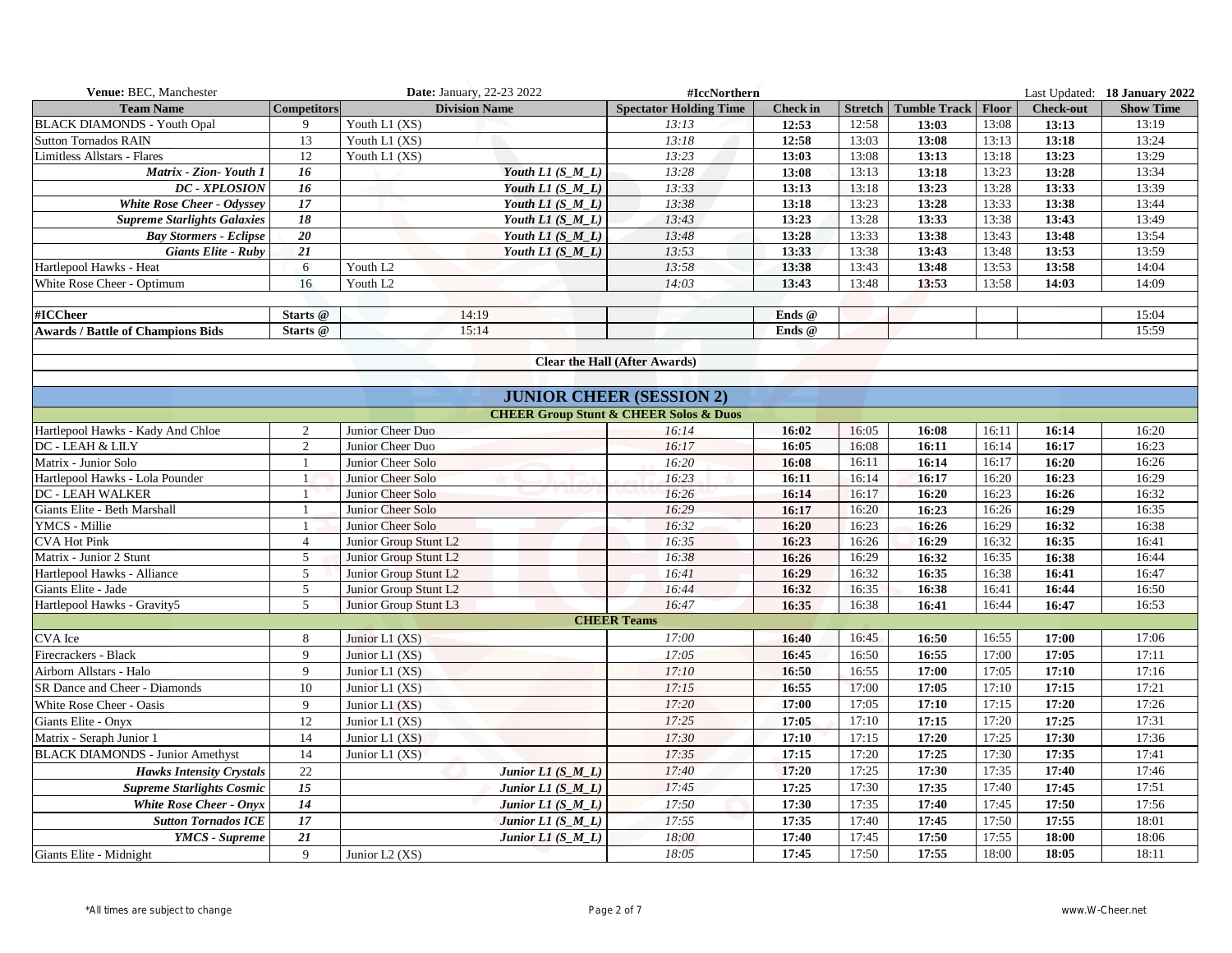| Venue: BEC, Manchester                      |                    | Date: January, 22-23 2022               | #IccNorthern                   |                 |       |                                       |       |                  | Last Updated: 18 January 2022 |
|---------------------------------------------|--------------------|-----------------------------------------|--------------------------------|-----------------|-------|---------------------------------------|-------|------------------|-------------------------------|
| <b>Team Name</b>                            | <b>Competitors</b> | <b>Division Name</b>                    | <b>Spectator Holding Time</b>  | <b>Check</b> in |       | <b>Stretch   Tumble Track   Floor</b> |       | <b>Check-out</b> | <b>Show Time</b>              |
| <b>Sutton Tornados HURRICANE</b>            | 12                 | Junior L2 (XS)                          | 18:10                          | 17:50           | 17:55 | 18:00                                 | 18:05 | 18:10            | 18:16                         |
| Limitless Allstars - Shockwaves             | 13                 | Junior L2 (XS)                          | 18:15                          | 17:55           | 18:00 | 18:05                                 | 18:10 | 18:15            | 18:21                         |
| <b>White Rose Cheer - Ozone</b>             | 22                 | Junior $L2(S_M L)$                      | 18:20                          | 18:00           | 18:05 | 18:10                                 | 18:15 | 18:20            | 18:26                         |
| Hartlepool Hawks - Supreme                  | $\overline{20}$    | Junior $L2(S_M L)$                      | 18:25                          | 18:05           | 18:10 | 18:15                                 | 18:20 | 18:25            | 18:31                         |
| <b>Supreme Starlights Rayz</b>              | $\overline{15}$    | Junior $L2(S_ML)$                       | 18:30                          | 18:10           | 18:15 | 18:20                                 | 18:25 | 18:30            | 18:36                         |
|                                             |                    |                                         | 18:35                          | 18:15           | 18:20 | 18:25                                 | 18:30 | 18:35            | 18:41                         |
| Matrix - Morpheus- Junior 2                 | 15                 | Junior $L2(S_\text{M} L)$               | 18:40                          | 18:20           | 18:25 | 18:30                                 | 18:35 | 18:40            | 18:46                         |
|                                             |                    |                                         | 18:45                          | 18:25           | 18:30 | 18:35                                 | 18:40 | 18:45            | 18:51                         |
| <b>Bay Stormers - H2O</b>                   | 20                 | Junior L <sub>2</sub> $(S_M_L)$         | 18:50                          | 18:30           | 18:35 | 18:40                                 | 18:45 | 18:50            | 18:56                         |
|                                             |                    |                                         | 18:55                          | 18:35           | 18:40 | 18:45                                 | 18:50 | 18:55            | 19:01                         |
| Hartlepool Hawks - Gravity                  | 12                 | Junior L3                               | 19:00                          | 18:40           | 18:45 | 18:50                                 | 18:55 | 19:00            | 19:06                         |
| White Rose Cheer - Orbit                    | 16                 | Junior L3                               | 19:05                          | 18:45           | 18:50 | 18:55                                 | 19:00 | 19:05            | 19:11                         |
| Derwent Valley Allstars - Royalty           | 17                 | International Junior L1 (U17)           | 19:10                          | 18:50           | 18:55 | 19:00                                 | 19:05 | 19:10            | 19:16                         |
|                                             |                    |                                         | 19:15                          | 18:55           | 19:00 | 19:05                                 | 19:10 | 19:15            | 19:21                         |
| <b>BLACK DIAMONDS - Junior Ruby</b>         | 14                 | International Junior L1 (U17)           | 19:20                          | 19:00           | 19:05 | 19:10                                 | 19:15 | 19:20            | 19:26                         |
| Bay Stormers - Wildfire                     | 18                 | International Junior L1 (U17)           | 19:25                          | 19:05           | 19:10 | 19:15                                 | 19:20 | 19:25            | 19:31                         |
|                                             |                    |                                         | 19:30                          | 19:10           | 19:15 | 19:20                                 | 19:25 | 19:30            | 19:36                         |
| <b>DC - DYNAMITE</b>                        | 19                 | International Junior L2 (U17)           | 19:35                          | 19:15           | 19:20 | 19:25                                 | 19:30 | 19:35            | 19:41                         |
| Derwent Valley Allstars - Notorious         | 18                 | International Junior L2 (U17)           | 19:40                          | 19:20           | 19:25 | 19:30                                 | 19:35 | 19:40            | 19:46                         |
|                                             |                    |                                         |                                |                 |       |                                       |       |                  |                               |
| #ICCheer                                    | Starts @           | 19:56                                   |                                | Ends @          |       |                                       |       |                  | 20:26                         |
| <b>Awards / Battle of Champions Bids</b>    | Starts @           | 20:36                                   |                                | Ends @          |       |                                       |       |                  | 21:21                         |
|                                             |                    |                                         |                                |                 |       |                                       |       |                  |                               |
|                                             |                    |                                         |                                |                 |       |                                       |       |                  | CF                            |
|                                             |                    |                                         | <b>SUNDAY</b>                  |                 |       |                                       |       |                  |                               |
| <b>Coaches Meeting (Warm-Up)</b>            |                    | 07:45:00                                | Doors Open @                   | 7:15            |       |                                       |       |                  |                               |
|                                             |                    | TINY, MINI, & YOUTH DANCE (SESSION 3&4) |                                |                 |       |                                       |       |                  |                               |
|                                             |                    |                                         | <b>*Marley Dance Floor</b>     |                 |       |                                       |       |                  |                               |
|                                             |                    |                                         | <b>DANCE Solos &amp; Duets</b> |                 |       |                                       |       |                  |                               |
| SR Dance and Cheer - Alanah Parkinson       |                    | Tiny Contemporary/Lyrical Solo          | 8:17                           | 8:05            | 8:08  | 8:11                                  | 8:14  | 8:17             | 8:23                          |
| <b>U.D.A Blue Solo</b>                      | $\mathbf{1}$       | <b>Youth Hip Hop Solo</b>               | 8:19                           | 8:07            | 8:10  | 8:13                                  | 8:16  | 8:19             | 8:25                          |
| SR Dance and Cheer - Ellie-Mai Brooks       | -1                 | Tiny Contemporary/Lyrical Solo          | 8:21                           | 8:09            | 8:12  | 8:15                                  | 8:18  | 8:21             | 8:27                          |
| <b>Giants Elite - Taylor Griffiths</b>      | $\mathbf{1}$       | <b>Youth Hip Hop Solo</b>               | 8:23                           | 8:11            | 8:14  | 8:17                                  | 8:20  | 8:23             | 8:29                          |
| SR Dance and Cheer - Grace Stone            | -1                 | Tiny Contemporary/Lyrical Solo          | 8:25                           | 8:13            | 8:16  | 8:19                                  | 8:22  | 8:25             | 8:31                          |
| <b>YMCS</b> - Miley                         | $\mathbf{1}$       | <b>Youth Hip Hop Solo</b>               | 8:27                           | 8:15            | 8:18  | 8:21                                  | 8:24  | 8:27             | 8:33                          |
| <b>DC - JORGIE COPESTAKE</b>                | $\overline{1}$     | Tiny Contemporary/Lyrical Solo          | 8:29                           | 8:17            | 8:20  | 8:23                                  | 8:26  | 8:29             | 8:35                          |
| <b>SR Dance and Cheer - Elise Callaghan</b> | $\mathbf{1}$       | <b>Youth Pom Solo</b>                   | 8:31                           | 8:19            | 8:22  | 8:25                                  | 8:28  | 8:31             | 8:37                          |
| YMCS - Bella                                | $\overline{1}$     | Tiny Contemporary/Lyrical Solo          | 8:33                           | 8:21            | 8:24  | 8:27                                  | 8:30  | 8:33             | 8:39                          |
|                                             |                    |                                         | 8:35                           | 8:23            | 8:26  | 8:29                                  | 8:32  | 8:35             | 8:41                          |
| SR Dance and Cheer - Ava Bailey             | -1                 | Mini Contemporary/Lyrical Solo          | 8:37                           | 8:25            | 8:28  | 8:31                                  | 8:34  | 8:37             | 8:43                          |
| YMCS - Matilda                              | $\mathbf{1}$       | <b>Youth Pom Solo</b>                   | 8:39                           | 8:27            | 8:30  | 8:33                                  | 8:36  | 8:39             | 8:45                          |
| SR Dance and Cheer - Hettie Sugden          | $\overline{1}$     | Mini Contemporary/Lyrical Solo          | 8:41                           | 8:29            | 8:32  | 8:35                                  | 8:38  | 8:41             | 8:47                          |
| <b>SR Dance and Cheer - Sofia Familio</b>   | 1                  | <b>Mini Pom Solo</b>                    | 8:43                           | 8:31            | 8:34  | 8:37                                  | 8:40  | 8:43             | 8:49                          |
| <b>U.D.A White Solo</b>                     |                    | Mini Hip Hop Solo                       | 8:45                           | 8:33            | 8:36  | 8:39                                  | 8:42  | 8:45             | 8:51                          |
| <b>YMCS</b> - Daisy                         | 1                  | <b>Mini Pom Solo</b>                    | 8:47                           | 8:35            | 8:38  | 8:41                                  | 8:44  | 8:47             | 8:53                          |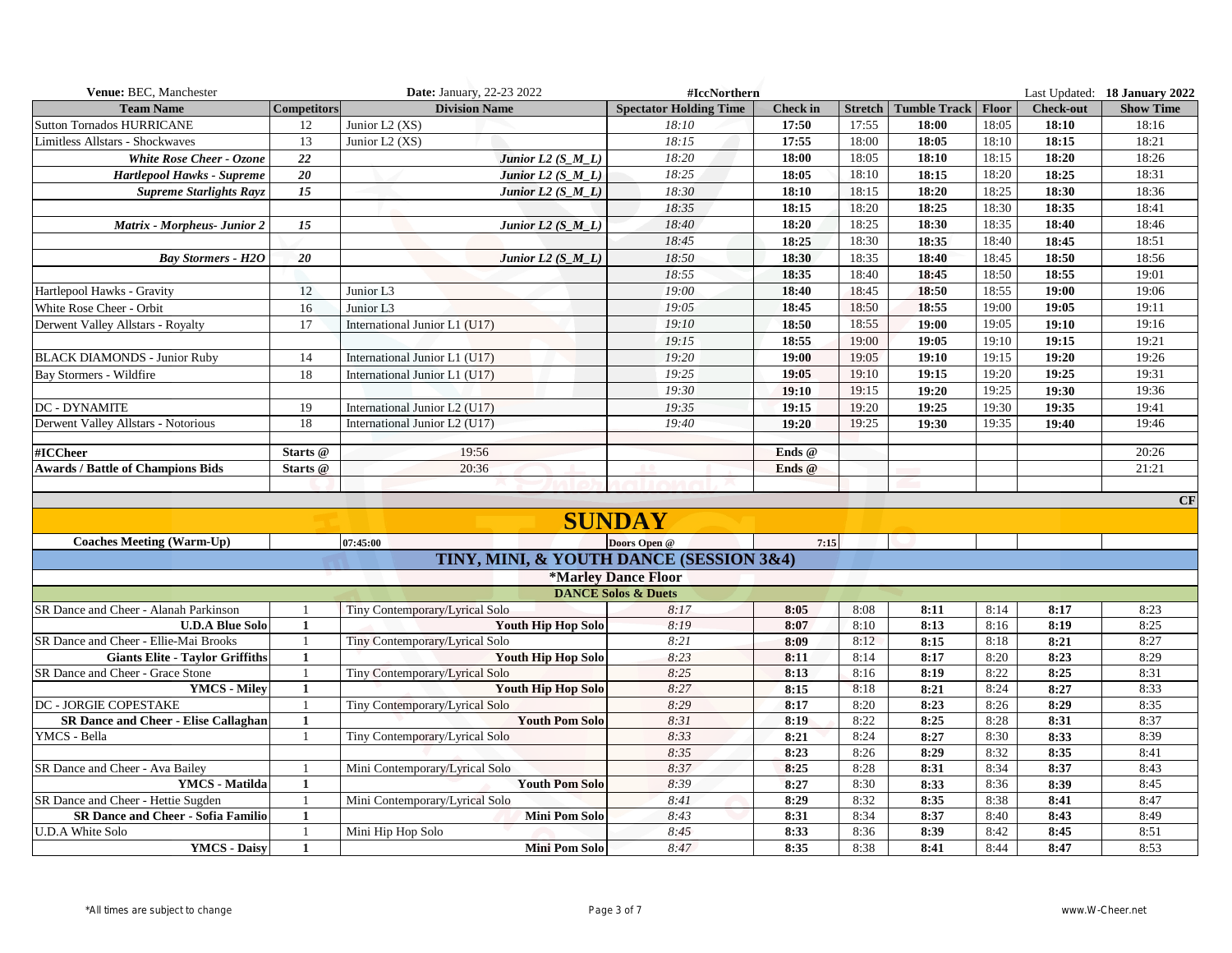| Venue: BEC, Manchester                   |                    | <b>Date: January, 22-23 2022</b>       | #IccNorthern                          |                 |       |                                |       |                  | Last Updated: 18 January 2022 |
|------------------------------------------|--------------------|----------------------------------------|---------------------------------------|-----------------|-------|--------------------------------|-------|------------------|-------------------------------|
| <b>Team Name</b>                         | <b>Competitors</b> | <b>Division Name</b>                   | <b>Spectator Holding Time</b>         | <b>Check</b> in |       | Stretch   Tumble Track   Floor |       | <b>Check-out</b> | <b>Show Time</b>              |
| Tycoons Allstars - Bella Ofosu           |                    | Mini Hip Hop Solo                      | 8:49                                  | 8:37            | 8:40  | 8:43                           | 8:46  | 8:49             | 8:55                          |
| <b>SR Dance and Cheer - Maisie Rowen</b> | 1                  | <b>Youth Contemporary/Lyrical Solo</b> | 8:51                                  | 8:39            | 8:42  | 8:45                           | 8:48  | 8:51             | 8:57                          |
| SR Dance and Cheer - Eva Couch           | 1                  | Tiny Pom Solo                          | 8:53                                  | 8:41            | 8:44  | 8:47                           | 8:50  | 8:53             | 8:59                          |
| <b>Tycoons Allstars - Holly Ryan</b>     | $\mathbf{1}$       | <b>Youth Contemporary/Lyrical Solo</b> | 8:55                                  | 8:43            | 8:46  | 8:49                           | 8:52  | 8:55             | 9:01                          |
| YMCS - Anya                              |                    | Tiny Pom Solo                          | 8:57                                  | 8:45            | 8:48  | 8:51                           | 8:54  | 8:57             | 9:03                          |
| <b>U.D.A White Duet</b>                  | $\overline{2}$     | <b>Mini Hip Hop Duet</b>               | 8:59                                  | 8:47            | 8:50  | 8:53                           | 8:56  | 8:59             | 9:05                          |
| <b>U.D.A Blue Duet</b>                   | 2                  | Youth Hip Hop Duet                     | 9:01                                  | 8:49            | 8:52  | 8:55                           | 8:58  | 9:01             | 9:07                          |
| <b>YMCS - Lilly</b>                      | $\mathbf{1}$       | Mini Jazz Solo                         | 9:03                                  | 8:51            | 8:54  | 8:57                           | 9:00  | 9:03             | 9:09                          |
|                                          |                    |                                        | <b>DANCE Teams</b>                    |                 |       |                                |       |                  |                               |
| <b>U.D.A White</b>                       | 9                  | Mini Hip Hop                           | 9:17                                  | 9:01            | 9:05  | 9:09                           | 9:13  | 9:17             | 9:23                          |
| YMCS - Super Reign                       | 8                  | Youth Jazz                             | 9:21                                  | 9:05            | 9:09  | 9:13                           | 9:17  | 9:21             | 9:27                          |
| SR Dance and Cheer - Aladdin             | 6                  | Tiny Contemporary/Lyrical              | 9:25                                  | 9:09            | 9:13  | 9:17                           | 9:21  | 9:25             | 9:31                          |
| SR Dance and Cheer - Baby Grenades       | $\overline{4}$     | <b>Tiny Pom</b>                        | 9:29                                  | 9:13            | 9:17  | 9:21                           | 9:25  | 9:29             | 9:35                          |
| Matrix - Oracle-Tiny Pom                 | 8                  | <b>Tiny Pom</b>                        | 9:33                                  | 9:17            | 9:21  | 9:25                           | 9:29  | 9:33             | 9:39                          |
| RED HOT FLAMES - EMBERS                  | 8                  | <b>Tiny Pom</b>                        | 9:37                                  | 9:21            | 9:25  | 9:29                           | 9:33  | 9:37             | 9:43                          |
| Pure Infinity                            | $\mathbf{Q}$       | <b>Tiny Pom</b>                        | 9:41                                  | 9:25            | 9:29  | 9:33                           | 9:37  | 9:41             | 9:47                          |
| YMCS - Tiaras                            | 9                  | <b>Tiny Pom</b>                        | 9:45                                  | 9:29            | 9:33  | 9:37                           | 9:41  | 9:45             | 9:51                          |
| SR Dance and Cheer - Dynamites           | 5                  | Mini Pom                               | 9:49                                  | 9:33            | 9:37  | 9:41                           | 9:45  | 9:49             | 9:55                          |
| <b>YMCS</b> - Duchesses                  | 8                  | Mini Pom                               | 9:53                                  | 9:37            | 9:41  | 9:45                           | 9:49  | 9:53             | 9:59                          |
| Pure Infusion                            | 10                 | Mini Pom                               | 9:57                                  | 9:41            | 9:45  | 9:49                           | 9:53  | 9:57             | 10:03                         |
| <b>Hawks Intensity Rubies</b>            | 12                 | Mini Pom                               | 10:01                                 | 9:45            | 9:49  | 9:53                           | 9:57  | 10:01            | 10:07                         |
| RED HOT FLAMES - DAZZLERS                | 10                 | Mini Pom                               | 10:05                                 | 9:49            | 9:53  | 9:57                           | 10:01 | 10:05            | 10:11                         |
| White Rose Cheer - Illusion              | 6                  | Youth Contemporary/Lyrical             | 10:09                                 | 9:53            | 9:57  | 10:01                          | 10:05 | 10:09            | 10:15                         |
| Eden Singleton Dance Company - Matilda   | 6                  | Youth Contemporary/Lyrical             | 10:13                                 | 9:57            | 10:01 | 10:05                          | 10:09 | 10:13            | 10:19                         |
| SR Dance and Cheer - The Climb           | 9                  | Youth Contemporary/Lyrical             | 10:17                                 | 10:01           | 10:05 | 10:09                          | 10:13 | 10:17            | 10:23                         |
| <b>DC - DIVAS</b>                        | 6                  | Youth Hip Hop                          | 10:21                                 | 10:05           | 10:09 | 10:13                          | 10:17 | 10:21            | 10:27                         |
| <b>YMCS - Crowns</b>                     | $\tau$             | Youth Hip Hop                          | 10:25                                 | 10:09           | 10:13 | 10:17                          | 10:21 | 10:25            | 10:31                         |
| SR Dance and Cheer - SRD Blue            | 11                 | Youth Hip Hop                          | 10:29                                 | 10:13           | 10:17 | 10:21                          | 10:25 | 10:29            | 10:35                         |
| <b>U.D.A Blue</b>                        | 11                 | Youth Hip Hop                          | 10:33                                 | 10:17           | 10:21 | 10:25                          | 10:29 | 10:33            | 10:39                         |
|                                          |                    |                                        | 10:37                                 | 10:21           | 10:25 | 10:29                          | 10:33 | 10:37            | 10:43                         |
| Hawks Intensity Emeralds                 | 8                  | Youth Pom                              | 10:41                                 | 10:25           | 10:29 | 10:33                          | 10:37 | 10:41            | 10:47                         |
| SR Dance and Cheer - Royalty             | 10                 | Youth Pom                              | 10:45                                 | 10:29           | 10:33 | 10:37                          | 10:41 | 10:45            | 10:51                         |
| <b>Hawks Intensity Sapphires</b>         | 12                 | Youth Pom                              | 10:49                                 | 10:33           | 10:37 | 10:41                          | 10:45 | 10:49            | 10:55                         |
| Pure Xplosion                            | 14                 | Youth Pom                              | 10:53                                 | 10:37           | 10:41 | 10:45                          | 10:49 | 10:53            | 10:59                         |
| RED HOT FLAMES - WILDFIRE                | 15                 | Youth Pom                              | 10:57                                 | 10:41           | 10:45 | 10:49                          | 10:53 | 10:57            | 11:03                         |
| <b>YMCS</b> - Princesses                 | 11                 | Youth Pom                              | 11:01                                 | 10:45           | 10:49 | 10:53                          | 10:57 | 11:01            | 11:07                         |
|                                          |                    |                                        | <b>JUNIOR DANCE (SESSION 3&amp;4)</b> |                 |       |                                |       |                  |                               |
|                                          |                    |                                        | <b>DANCE Solos &amp; Duets</b>        |                 |       |                                |       |                  |                               |
| <b>U.D.A Silver Solo</b>                 | 1                  | <b>Junior Hip Hop Solo</b>             | 11:06                                 | 10:55           | 10:57 | 11:00                          | 11:03 | 11:06            | 11:12                         |
| DC - MICHELLE                            | $\overline{1}$     | Junior Contemporary/Lyrical Solo       | 11:08                                 | 10:57           | 10:59 | 11:02                          | 11:05 | 11:08            | 11:14                         |
| <b>Giants Elite - Amelia Sykes</b>       | 1                  | <b>Junior Hip Hop Solo</b>             | 11:10                                 | 10:59           | 11:01 | 11:04                          | 11:07 | 11:10            | 11:16                         |
| Nemesis Jamie                            |                    | Junior Contemporary/Lyrical Solo       | 11:12                                 | 11:01           | 11:03 | 11:06                          | 11:09 | 11:12            | 11:18                         |
| TDS Cheer & Dance - Lilly Solo           | 1                  | <b>Junior Hip Hop Solo</b>             | 11:14                                 | 11:03           | 11:05 | 11:08                          | 11:11 | 11:14            | 11:20                         |
| YMCS - Dymond                            |                    | Junior Contemporary/Lyrical Solo       | 11:16                                 | 11:05           | 11:07 | 11:10                          | 11:13 | 11:16            | 11:22                         |
| <b>YMCS - Hollie</b>                     | 1                  | <b>Junior Hip Hop Solo</b>             | 11:18                                 | 11:07           | 11:09 | 11:12                          | 11:15 | 11:18            | 11:24                         |
| <b>U.D.A Sliver Duet</b>                 | 2                  | Junior Hip Hop Duet                    | 11:20                                 | 11:09           | 11:11 | 11:14                          | 11:17 | 11:20            | 11:26                         |
| YMCS - Grace                             | 1                  | <b>Junior Jazz Solo</b>                | 11:22                                 | 11:11           | 11:13 | 11:16                          | 11:19 | 11:22            | 11:28                         |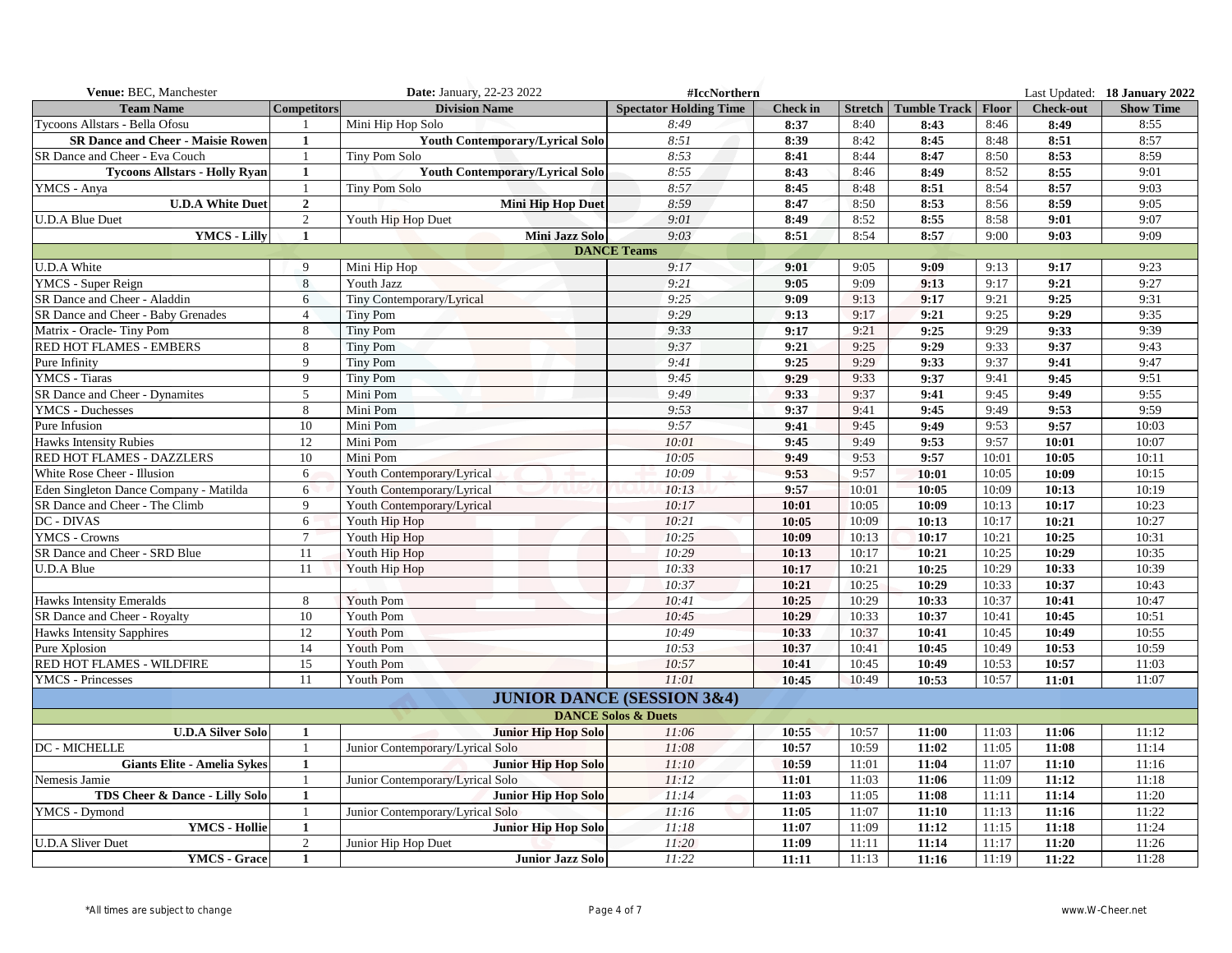| Venue: BEC, Manchester                           |                    | Date: January, 22-23 2022                          | #IccNorthern                                |                 |       |                                |       |                  | Last Updated: 18 January 2022 |
|--------------------------------------------------|--------------------|----------------------------------------------------|---------------------------------------------|-----------------|-------|--------------------------------|-------|------------------|-------------------------------|
| <b>Team Name</b>                                 | <b>Competitors</b> | <b>Division Name</b>                               | <b>Spectator Holding Time</b>               | <b>Check in</b> |       | Stretch   Tumble Track   Floor |       | <b>Check-out</b> | <b>Show Time</b>              |
| SR Dance and Cheer - Elise And Phoebe            | 2                  | Junior Pom Duet                                    | 11:24                                       | 11:13           | 11:15 | 11:18                          | 11:21 | 11:24            | 11:30                         |
| <b>Matrix - Junior Dance Solo</b>                | $\mathbf{1}$       | <b>Junior Pom Solo</b>                             | 11:26                                       | 11:15           | 11:17 | 11:20                          | 11:23 | 11:26            | 11:32                         |
|                                                  |                    |                                                    | <b>DANCE Teams</b>                          |                 |       |                                |       |                  |                               |
| Clarets Cheerleaders - Clarets Ignite            | 11                 | Junior Coed Hip Hop                                | 11:36                                       | 11:19           | 11:23 | 11:27                          | 11:31 | 11:36            | 11:42                         |
| DC - ANGELS                                      | 6                  | Junior Contemporary/Lyrical                        | 11:40                                       | 11:23           | 11:27 | 11:31                          | 11:35 | 11:40            | 11:46                         |
| SR Dance and Cheer - Lost Without You            | 8                  | Junior Contemporary/Lyrical                        | 11:44                                       | 11:27           | 11:31 | 11:35                          | 11:39 | 11:44            | 11:50                         |
| TDS Cheer & Dance - Unity                        | $\overline{7}$     | Junior Hip Hop                                     | 11:48                                       | 11:31           | 11:35 | 11:39                          | 11:43 | 11:48            | 11:54                         |
| <b>U.D.A Silver</b>                              | 10                 | Junior Hip Hop                                     | 11:52                                       | 11:35           | 11:39 | 11:43                          | 11:47 | 11:52            | 11:58                         |
| DC - ATTITUDE                                    | 10                 | Junior Hip Hop                                     | 11:56                                       | 11:39           | 11:43 | 11:47                          | 11:51 | 11:56            | 12:02                         |
| YMCS - Reign                                     | 9                  | Junior Jazz                                        | 12:00                                       | 11:43           | 11:47 | 11:51                          | 11:55 | 12:00            | 12:06                         |
| SR Dance and Cheer - Queens                      | 6                  | Junior Pom                                         | 12:04                                       | 11:47           | 11:51 | 11:55                          | 11:59 | 12:04            | 12:10                         |
| RED HOT FLAMES - CROSSFIRE                       | 11                 | Junior Pom                                         | 12:08                                       | 11:51           | 11:55 | 11:59                          | 12:03 | 12:08            | 12:14                         |
| Hawks Intensity Topaz                            | 14                 | Junior Pom                                         | 12:12                                       | 11:55           | 11:59 | 12:03                          | 12:07 | 12:12            | 12:18                         |
| #ICCheer                                         | Starts @           | 12:23                                              |                                             | Ends @          |       |                                |       |                  | 12:33                         |
| <b>Awards / Battle of Champions Bids</b>         | Starts @           | 12:38                                              |                                             | Ends @          |       |                                |       |                  | 13:23                         |
|                                                  |                    |                                                    |                                             |                 |       |                                |       |                  |                               |
|                                                  |                    |                                                    | <b>SENIOR DANCE &amp; CHEER (SESSION 5)</b> |                 |       |                                |       |                  |                               |
|                                                  |                    |                                                    | <b>DANCE Solos, Duets</b>                   |                 |       |                                |       |                  |                               |
| SR Dance and Cheer - Alesha Myrtil               |                    | Senior Contemporary/Lyrical Solo                   | 13:40                                       | 13:28           | 13:31 | 13:34                          | 13:37 | 13:40            | 13:46                         |
| <b>Nemesis Emily</b>                             | 1                  | <b>Open / University Contemporary/Lyrical Solo</b> | 13:42                                       | 13:30           | 13:33 | 13:36                          | 13:39 | 13:42            | 13:48                         |
| SR Dance and Cheer - Olivia Parker               | 1                  | Senior Contemporary/Lyrical Solo                   | 13:44                                       | 13:32           | 13:35 | 13:38                          | 13:41 | 13:44            | 13:50                         |
| TDS Cheer & Dance - Saff Solo                    | $\mathbf{1}$       | <b>Open / University Hip Hop Solo</b>              | 13:46                                       | 13:34           | 13:37 | 13:40                          | 13:43 | 13:46            | 13:52                         |
| SR Dance and Cheer - Courtney Stoker             | $\mathbf{1}$       | Senior Hip Hop Solo                                | 13:48                                       | 13:36           | 13:39 | 13:42                          | 13:45 | 13:48            | 13:54                         |
| Giants Elite - Lois Heaton                       | $\overline{1}$     | Senior Hip Hop Solo                                | 13:50                                       | 13:38           | 13:41 | 13:44                          | 13:47 | 13:50            | 13:56                         |
|                                                  |                    |                                                    | <b>DANCE TEAMS</b>                          |                 |       |                                |       |                  |                               |
| Clarets Cheerleaders - Clarets Fury              | 11                 | International Open Hip Hop                         | 14:03                                       | 13:43           | 13:48 | 13:53                          | 13:58 | 14:03            | 14:09                         |
| Gold Star Twilight                               | 14                 | <b>International Open Pom</b>                      | 14:08                                       | 13:48           | 13:53 | 13:58                          | 14:03 | 14:08            | 14:14                         |
| <b>YMCS - Royals</b>                             | $\overline{9}$     | <b>International Open Pom</b>                      | 14:13                                       | 13:53           | 13:58 | 14:03                          | 14:08 | 14:13            | 14:19                         |
| <b>Hawks Intensity Diamonds</b>                  | 11                 | <b>International Open Pom</b>                      | 14:18                                       | 13:58           | 14:03 | 14:08                          | 14:13 | 14:18            | 14:24                         |
|                                                  |                    | <b>RED HOT FLAMES - Superstars</b>                 | 14:23                                       | 14:03           | 14:08 | 14:13                          | 14:18 | 14:23            | 14:29                         |
| <b>RED HOT FLAMES</b>                            | 14                 | <b>International Open Pom</b>                      | 14:28                                       | 14:08           | 14:13 | 14:18                          | 14:23 | 14:28            | 14:34                         |
| <b>Pure Poison</b>                               | 16                 | International Open Pom (L)                         | 14:33                                       | 14:13           | 14:18 | 14:23                          | 14:28 | 14:33            | 14:39                         |
| <b>Gold Star Galaxy</b>                          | 17                 | <b>International Open Pom (L)</b>                  | 14:38                                       | 14:18           | 14:23 | 14:28                          | 14:33 | 14:38            | 14:44                         |
|                                                  |                    |                                                    | 14:43                                       | 14:23           | 14:28 | 14:33                          | 14:38 | 14:43            | 14:49                         |
| TDS Cheer & Dance - Fusion                       | $\overline{4}$     | Senior Pom                                         | 14:48                                       | 14:28           | 14:33 | 14:38                          | 14:43 | 14:48            | 14:54                         |
| Hawks Intensity Pearls                           | 13                 | Senior Pom                                         | 14:53                                       | 14:33           | 14:38 | 14:43                          | 14:48 | 14:53            | 14:59                         |
| Red Hot Flames - Energise                        | 16                 | Senior Pom                                         | 14:58                                       | 14:38           | 14:43 | 14:48                          | 14:53 | 14:58            | 15:04                         |
| <b>Pure Entity</b>                               | $\tau$             | <b>Masters Pom</b>                                 | 15:03                                       | 14:43           | 14:48 | 14:53                          | 14:58 | 15:03            | 15:09                         |
| Elevate Dance Team - Elevate Dance Team - Soar   | 8                  | Senior Contemporary/Lyrical                        | 15:08                                       | 14:48           | 14:53 | 14:58                          | 15:03 | 15:08            | 15:14                         |
| SR Dance and Cheer - Express Yourself            | 5                  | Senior Contemporary/Lyrical                        | 15:13                                       | 14:53           | 14:58 | 15:03                          | 15:08 | 15:13            | 15:19                         |
| Nemesis Unique                                   | 5                  | Senior Contemporary/Lyrical                        | 15:18                                       | 14:58           | 15:03 | 15:08                          | 15:13 | 15:18            | 15:24                         |
|                                                  |                    |                                                    | 15:23                                       | 15:03           | 15:08 | 15:13                          | 15:18 | 15:23            | 15:29                         |
| Eden Singleton Dance Company - Birdbox           | 12                 | Senior Contemporary/Lyrical                        | 15:28                                       | 15:08           | 15:13 | 15:18                          | 15:23 | 15:28            | 15:34                         |
| SR Dance and Cheer - Smoke                       | 8                  | Senior Hip Hop                                     | 15:33                                       | 15:13           | 15:18 | 15:23                          | 15:28 | 15:33            | 15:39                         |
| YMCS - Supremacy                                 | 8                  | Senior Jazz                                        | 15:38                                       | 15:18           | 15:23 | 15:28                          | 15:33 | 15:38            | 15:44                         |
| Gold Star Orion                                  | 13                 | Senior Jazz                                        | 15:43                                       | 15:23           | 15:28 | 15:33                          | 15:38 | 15:43            | 15:49                         |
| Elevate Dance Team - Elevate Dance Team - Ascend | 8                  | Senior Jazz                                        | 15:48                                       | 15:28           | 15:33 | 15:38                          | 15:43 | 15:48            | 15:54                         |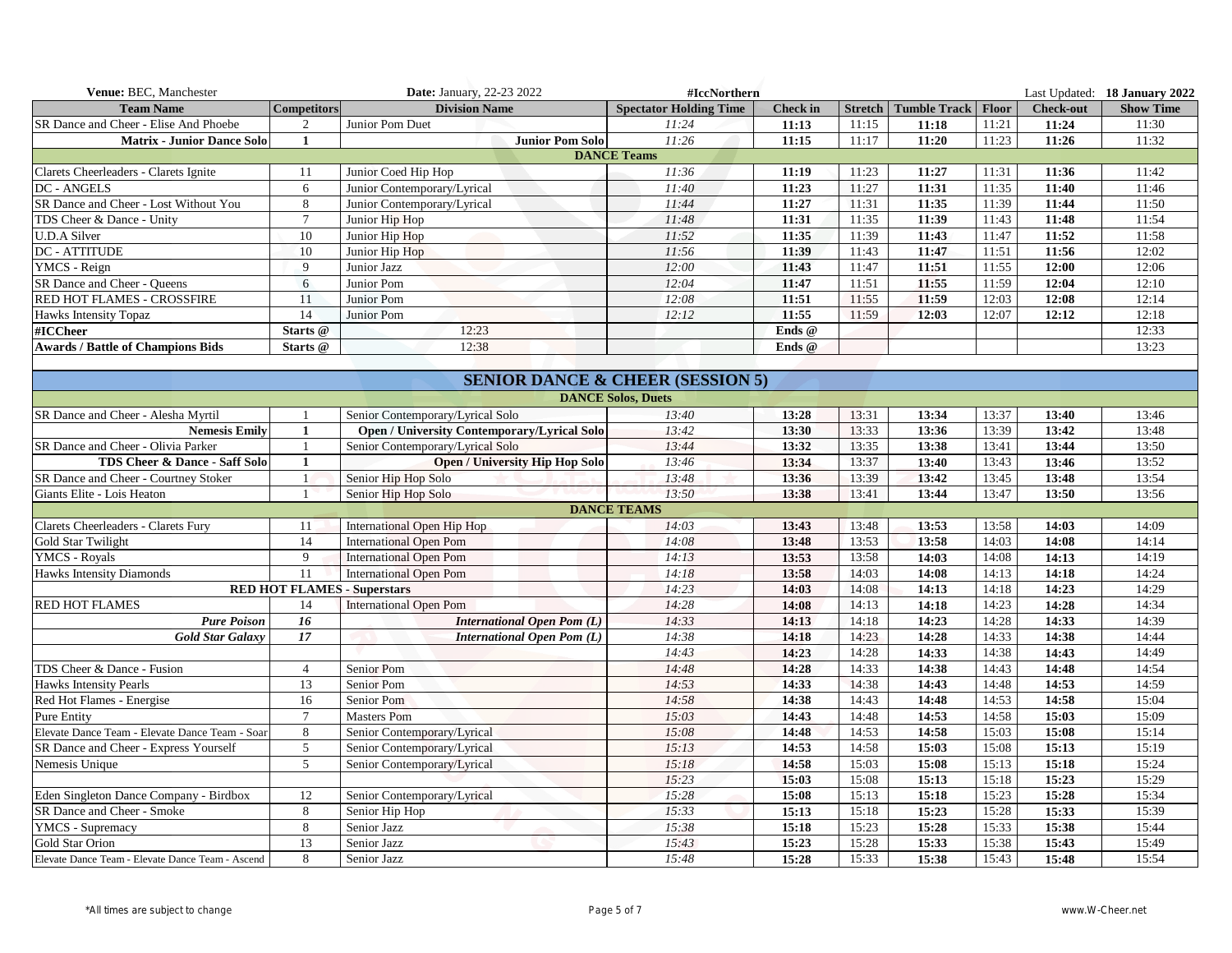| Venue: BEC, Manchester                   |                         | <b>Date: January, 22-23 2022</b><br>#IccNorthern |                                               |                 |                |                     |              |                  | Last Updated: 18 January 2022 |
|------------------------------------------|-------------------------|--------------------------------------------------|-----------------------------------------------|-----------------|----------------|---------------------|--------------|------------------|-------------------------------|
| <b>Team Name</b>                         | <b>Competitors</b>      | <b>Division Name</b>                             | <b>Spectator Holding Time</b>                 | <b>Check in</b> | <b>Stretch</b> | <b>Tumble Track</b> | <b>Floor</b> | <b>Check-out</b> | <b>Show Time</b>              |
| Pure Nemesis                             | 14                      | Senior Coed Pom                                  | 15:53                                         | 15:33           | 15:38          | 15:43               | 15:48        | 15:53            | 15:59                         |
| #ICCheer                                 | Starts @                | 16:04                                            |                                               | Ends @          |                |                     |              |                  | 16:14                         |
| <b>Awards / Battle of Champions Bids</b> | Starts @                | 16:17                                            |                                               | Ends @          |                |                     |              |                  | 16:47                         |
|                                          |                         |                                                  |                                               |                 |                |                     |              |                  | CF                            |
|                                          |                         |                                                  | <b>CHEER - Group Stunts, Solos &amp; Duos</b> |                 |                |                     |              |                  |                               |
| Hartlepool Hawks - Power                 | 5                       | Senior Group Stunt L2                            | 17:00                                         | 16:52           | 16:55          | 16:58               | 17:01        | 17:04            | 17:10                         |
| <b>Matrix - Senior Solo</b>              | 1                       | <b>Senior Cheer Solo</b>                         | 17:06                                         | 16:54           | 16:57          | 17:00               | 17:03        | 17:06            | 17:12                         |
| Northern Vipers - Snake Bite             | 5                       | Senior Group Stunt L2                            | 17:08                                         | 16:56           | 16:59          | 17:02               | 17:05        | 17:08            | 17:14                         |
|                                          |                         |                                                  | 17:10                                         | 16:58           | 17:01          | 17:04               | 17:07        | 17:10            | 17:16                         |
| <b>DC - GRENADES</b>                     | $\overline{4}$          | Senior Group Stunt L3                            | 17:12                                         | 17:00           | 17:03          | 17:06               | 17:09        | 17:12            | 17:18                         |
| <b>Giants Elite - Raven</b>              | $\overline{\mathbf{4}}$ | <b>Senior Coed Group Stunt L4</b>                | 17:14                                         | 17:02           | 17:05          | 17:08               | 17:11        | 17:14            | 17:20                         |
| Nemesis Electric                         | $\overline{4}$          | Senior Group Stunt L3                            | 17:16                                         | 17:04           | 17:07          | 17:10               | 17:13        | 17:16            | 17:22                         |
| <b>Hartlepool Hawks - Phantoms5</b>      | $5\overline{5}$         | <b>Senior Coed Group Stunt L4</b>                | 17:18                                         | 17:06           | 17:09          | 17:12               | 17:15        | 17:18            | 17:24                         |
| Hartlepool Hawks - Fierce5               | 5                       | Senior Group Stunt L3                            | 17:20                                         | 17:08           | 17:11          | 17:14               | 17:17        | 17:20            | 17:26                         |
| <b>Matrix - Senior 4 Stunt</b>           | 5                       | <b>Senior Group Stunt L4</b>                     | 17:22                                         | 17:10           | 17:13          | 17:16               | 17:19        | 17:22            | 17:28                         |
| <b>Hartlepool Hawks - Faith Evans</b>    | $\mathbf{1}$            | <b>Senior Cheer Solo</b>                         | 17:24                                         | 17:12           | 17:15          | 17:18               | 17:21        | 17:24            | 17:30                         |
| Hartlepool Hawks - Ella And Maddie       | $\mathfrak{2}$          | Senior Cheer Duo                                 | 17:26                                         | 17:14           | 17:17          | 17:20               | 17:23        | 17:26            | 17:32                         |
|                                          |                         |                                                  | <b>CHEER Teams</b>                            |                 |                |                     |              |                  |                               |
| Tycoons Allstars - Apollo                | 14                      | Senior Prep L2.1                                 | 17:39                                         | 17:19           | 17:24          | 17:29               | 17:34        | 17:39            | 17:45                         |
| Hawks Intensity Diamonds Elite           | 17                      | Senior Prep L2.1                                 | 17:44                                         | 17:24           | 17:29          | 17:34               | 17:39        | 17:44            | 17:50                         |
| Deva Cheerleading Academy - Queens       | 6                       | Senior L1 (XS)                                   | 17:49                                         | 17:29           | 17:34          | 17:39               | 17:44        | 17:49            | 17:55                         |
| Firecrackers - Blaze                     | 8                       | Senior L1 (XS)                                   | 17:54                                         | 17:34           | 17:39          | 17:44               | 17:49        | 17:54            | 18:00                         |
| <b>CVA Black Diamond</b>                 | 9                       | Senior L1 (XS)                                   | 17:59                                         | 17:39           | 17:44          | 17:49               | 17:54        | 17:59            | 18:05                         |
| <b>Sutton Tornados CYCLONE</b>           | 17                      | Senior $LI(S_M_L)$                               | 18:04                                         | 17:44           | 17:49          | 17:54               | 17:59        | 18:04            | 18:10                         |
| <b>Supreme Starlights Zodiac</b>         | 15                      | Senior L1 $(S \ M \ L)$                          | 18:09                                         | 17:49           | 17:54          | 17:59               | 18:04        | 18:09            | 18:15                         |
| <b>Airborn Allstars - Lady Hawks</b>     | 15                      | Senior $LI(S_M_L)$                               | 18:14                                         | 17:54           | 17:59          | 18:04               | 18:09        | 18:14            | 18:20                         |
| White Rose Cheer - Ovation               | 16                      | Senior L1 $(S_M_L)$                              | 18:19                                         | 17:59           | 18:04          | 18:09               | 18:14        | 18:19            | 18:25                         |
| <b>Nemesis Dynmaite</b>                  | 16                      | Senior $LI(S_M_L)$                               | 18:24                                         | 18:04           | 18:09          | 18:14               | 18:19        | 18:24            | 18:30                         |
| <b>Bay Stormers - Avalanche</b>          | 15                      | Senior L2 $(S \ M \ L)$                          | 18:29                                         | 18:09           | 18:14          | 18:19               | 18:24        | 18:29            | 18:35                         |
| Tycoons Allstars - Zeus                  | 16                      | Senior L2 (S_M_L)                                | 18:34                                         | 18:14           | 18:19          | 18:24               | 18:29        | 18:34            | 18:40                         |
| Hartlepool Hawks - Supernova             | 25                      | Senior L2 (S_M_L)                                | 18:39                                         | 18:19           | 18:24          | 18:29               | 18:34        | 18:39            | 18:45                         |
| Supreme Starlights Oblivion              | 13                      | Senior L2 (XS)                                   | 18:44                                         | 18:24           | 18:29          | 18:34               | 18:39        | 18:44            | 18:50                         |
| <b>Sutton Tornados THUNDER</b>           | 13                      | Senior L <sub>2</sub> (XS)                       | 18:49                                         | 18:29           | 18:34          | 18:39               | 18:44        | 18:49            | 18:55                         |
| YMCS - Eclipse                           | 14                      | Senior L2 (XS)                                   | 18:54                                         | 18:34           | 18:39          | 18:44               | 18:49        | 18:54            | 19:00                         |
| Bay Stormers - Ladies Of Typhoon         | 14                      | Senior L <sub>3</sub>                            | 18:59                                         | 18:39           | 18:44          | 18:49               | 18:54        | 18:59            | 19:05                         |
| Matrix - Lady X- Senior 3                | 12                      | Senior L3                                        | 19:04                                         | 18:44           | 18:49          | 18:54               | 18:59        | 19:04            | 19:10                         |
|                                          |                         |                                                  | 19:09                                         | 18:49           | 18:54          | 18:59               | 19:04        | 19:09            | 19:15                         |
| Supreme Starlights Nebular               | 15                      | Senior L <sub>3</sub>                            | 19:14                                         | 18:54           | 18:59          | 19:04               | 19:09        | 19:14            | 19:20                         |
|                                          |                         |                                                  | 19:19                                         | 18:59           | 19:04          | 19:09               | 19:14        | 19:19            | 19:25                         |
| White Rose Cheer - Obsession             | 22                      | Senior L4                                        | 19:24                                         | 19:04           | 19:09          | 19:14               | 19:19        | 19:24            | 19:30                         |
|                                          |                         |                                                  | 19:29                                         | 19:09           | 19:14          | 19:19               | 19:24        | 19:29            | 19:35                         |
| Bay Stormers - Black Ice                 | 15                      | Senior L4                                        | 19:34                                         | 19:14           | 19:19          | 19:24               | 19:29        | 19:34            | 19:40                         |
| Giants Elite - Crimson                   | 15                      | Senior Coed L3                                   | 19:39                                         | 19:19           | 19:24          | 19:29               | 19:34        | 19:39            | 19:45                         |
| Nemesis Storm                            | 19                      | Senior Coed L3                                   | 19:44                                         | 19:24           | 19:29          | 19:34               | 19:39        | 19:44            | 19:50                         |
| Limitless Allstars - Sky                 | 14                      | Senior Coed L3                                   | 19:49                                         | 19:29           | 19:34          | 19:39               | 19:44        | 19:49            | 19:55                         |
| Derwent Valley Allstars - Reign          | 16                      | International Open Coed 4 L5                     | 19:54                                         | 19:34           | 19:39          | 19:44               | 19:49        | 19:54            | 20:00                         |
|                                          |                         |                                                  | 19:59                                         | 19:39           | 19:44          | 19:49               | 19:54        | 19:59            | 20:05                         |